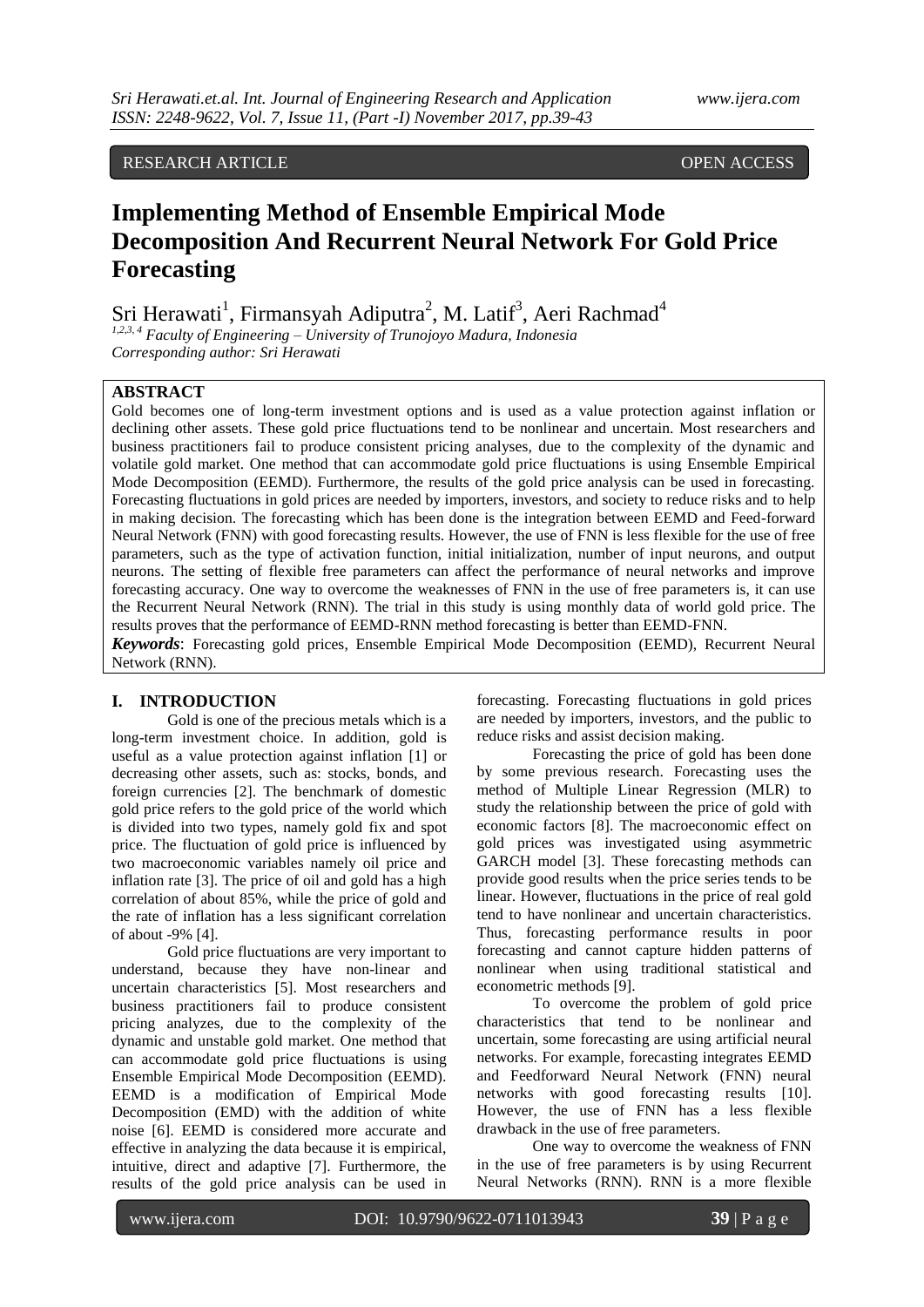type of neural network with the addition of feedback (feedback) from the output back to the input. The advantages of RNN also have internal memory from previous inputs that are adaptive, so RNN has better computing capabilities and faster convergence than FNN [11]. Therefore, the proposed research is to implement EEMD and RNN to improve the accuracy of gold price forecasting.

### **II. SYSTEM DESIGN**

The research method by integrating EEMD and RNN is done as in Figure 1.



Figure 1. Research Methods

Based on Figure 1, it can be explained as follows: a. Time series data

Time series data can be used to estimate future events, as the pattern of data changes in some past periods can be repeated in the present. This study was using daily data of world gold prices which were obtained from the site of The London Bullion Market Association (LBMA). LBMA is a trade association in determining the gold standard price recognized worldwide.

b. Ensemble Empirical Mode Decomposition(EEMD)

The data decomposition step with EEMD is done with EMD modification. Basically the process of modification is related to the decomposition of gold prices into several IMF and residues through the addition of white noise.

#### c. Recurrent Neural Network (RNN)

Recurrent neural networks (RNNs) is one type of artificial neural network. RNN has two types: Elman Network and Hopfield Network [12]. Elman Network has feedback connections to learn, recognize, and create network patterns. While Hopfield Network has one or more target vectors as memory that will be called when there is a vector similar to the network. The RNN architecture is shown in Figure 2.



Figure 2. RNN Architecture

In Figure 2 it can be seen that the RNN has four layers, namely the input layer, the hidden layer, the recurrent layer, and the output layer [13]. All neurons for RNN can be calculated with equations (1), (2), and (3).

$$
net_{jk}(k) = \sum_{i=1}^{n} w_{ij} x_{ik}(k-1) + \sum_{j=1}^{n} (1)
$$

$$
u_{jt}(k) = z_{jt}(k-1), i = 1, 2, ..., n, j = 1
$$
 (2)

$$
z_{jk}(k) = f_H(nst_{jk}(k)) = f_H(\sum_{i=1}^n w_{ij}x_{ik}(k) + \sum_{j=1}^m c_j u_{jk}(k)
$$
 (3)

Where xit denotes the set of vector input neurons at time t,  $y t + 1$  represents the output of network at time  $t + 1$ , zit represents the output of the hidden layer neuron, and ujt represents the output of the recurene layer neuron. Wij denotes the weights of connecting nodes i in the neurons of the input layer to node j in the hidden layer. Cj, vj is the weight that connects node j in the hidden layer neuron to the recurrent layer node and the output layer.

d. Forecasting Results

The result of forecasting is obtained from the error performance function in RNN. This performance function can use Mean Square Error (MSE) and Root Mean Squared Error (RMSE). The equations for MSE and RMSE are shown in equation (4) and equation (5). At denotes actual data at time t, Ft is forecasting data at time t, and n represents the amount of data.

$$
MSE = \frac{1}{n} \sum_{t=1}^{n} (F_t - A_t)^2
$$
 (4)

$$
RMSE = \sqrt{\sum_{t=1}^{n} (F_t - I)} \tag{5}
$$

#### **III. RESULT AND DISCUSSIONS**

The trial data uses the monthly gold price data from The London Bullion Market Association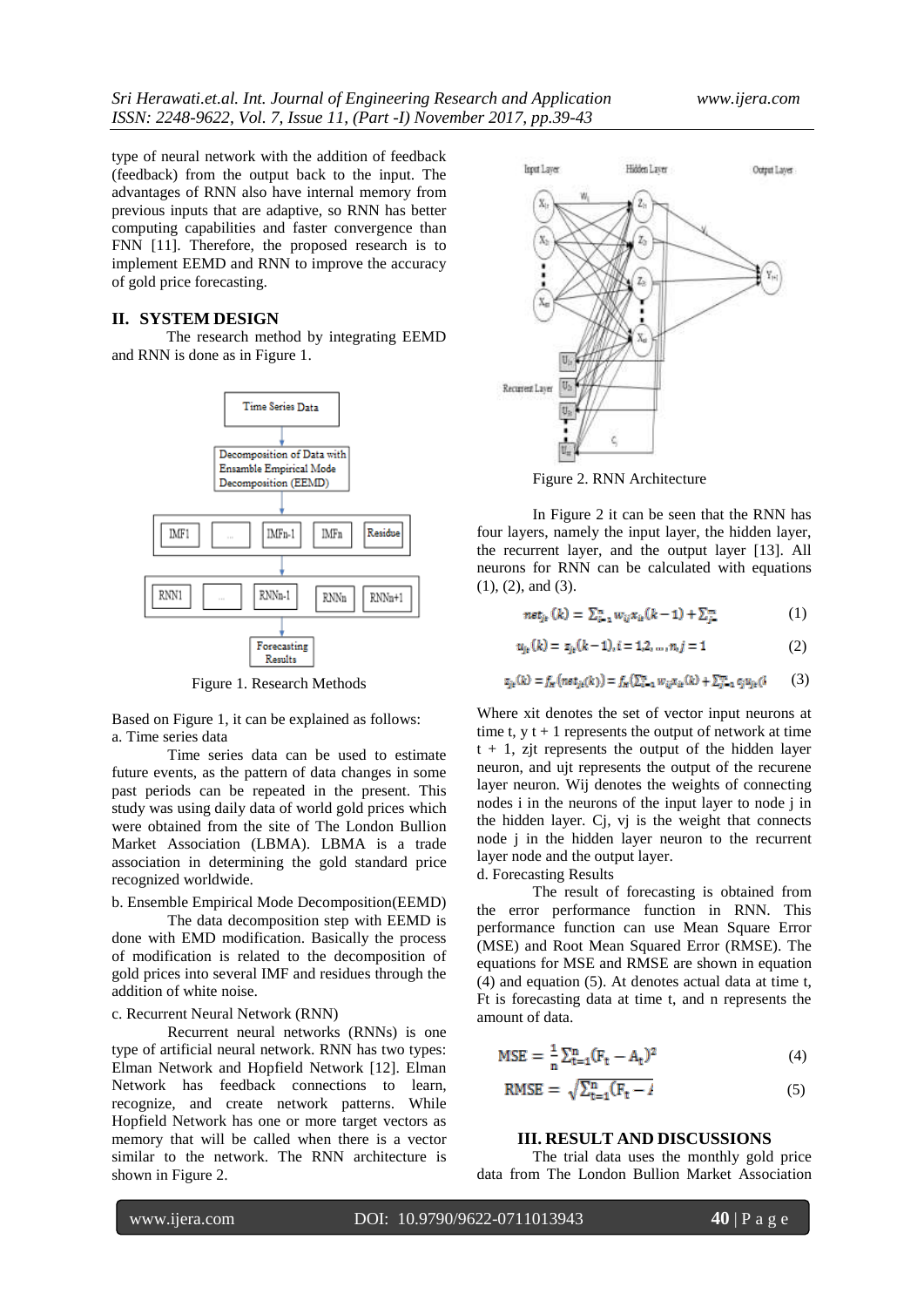(LBMA) website. This study used data consisting of 240 months (January 1997 to December 2016). Train data were using the train data as much as 168 and the test data as much as 72.

Trials used performance comparisons between forecasting methods that integrate EEMD and FNN (EEMD-FNN) with EEMD and RNN (EEMD-RNN). The performance comparison of forecasting results from both methods was based on MSE and RMSE values which were generated for various data patterns representing the architecture of artificial neural networks used.

Implementation of trials was performed to find the best forecasting results by determining artificial neural network through variations of input data patterns (number of neurons in input layer, number of neurons in hidden layer, and number of neurons in output layer). The test steps were implemented as follows:

- Data retrieval time for gold prices was using the data from the LMBA website http://www.lmba.org.uk.
- Decomposition of gold price data was using EEMD with specified threshold and tolerance values [value, miner2, tolerance] =  $[0.05, 0.5, 0.05]$ . In this study, the number of ensemble members used the iteration of 100 and the standard deviation of white noise of 0.2. Implementation of decomposition was using algorithm in sub chapter 2.1.1. The decomposition process produced five IMFs and one residue as in Figure 3.
- After decomposition, the next step was to normalize the data into the range between 0 and 1. Normalization is required to get data in the same range. Subsequently, normalized results data were used for EEMD-RNN training and testing. Trials were performed using variations of input data patterns to get the best forecasting results.
- The output of EEMD-RNN for all IMF and residues was using Adaptive Linear Neural Network (Adaline). The merger is done to get forecasting results.
- The last stage was to normalize the data. Dennisalisasi important data was done for data forecasting results in the same value with actual data.



Figure 3 Data decomposition Monthly gold price using EEMD

Forecasting results with variations of input data patterns for gold prices can be shown in Table 1, and Table 2. Then, the results from forecasting that integrate EEMD and RNN were compared with EEMD and FNN integration as shown in Table 3.

| Data            | <b>EEMD-RNN</b> |             |  |  |
|-----------------|-----------------|-------------|--|--|
| <b>Patterns</b> | MSE             | <b>RMSE</b> |  |  |
| $3 - 3 - 1$     | 0,007975        | 0,089301    |  |  |
| $3-4-1$         | 0,007131        | 0,084445    |  |  |
| $3 - 5 - 1$     | 0,029968        | 0,173112    |  |  |
| $3-6-1$         | 0,042545        | 0,206265    |  |  |
| $3 - 7 - 1$     | 0,028268        | 0,168130    |  |  |
| $3 - 8 - 1$     | 0,025653        | 0,160165    |  |  |
| $3-9-1$         | 0,006059        | 0,077843    |  |  |
| $3-10-1$        | 0,006311        | 0.079442    |  |  |

**Table 1** Comparison of Variations of Number of Neurons with Three input data patterns

**Table 2** Comparison of Variations of Number of Neurons with Data Pattern Input Six

| Data            | <b>EEMD-RNN</b> |             |  |
|-----------------|-----------------|-------------|--|
| <b>Patterns</b> | <b>MSE</b>      | <b>RMSE</b> |  |
| $6 - 3 - 1$     | 0,019386        | 0,139232    |  |
| $6-4-1$         | 0,011663        | 0,107996    |  |
| $6 - 5 - 1$     | 0,033725        | 0,183643    |  |
| $6 - 6 - 1$     | 0,013751        | 0,117263    |  |
| $6 - 7 - 1$     | 0,010089        | 0,100443    |  |
| $6 - 8 - 1$     | 0,011095        | 0,105332    |  |
| $6-9-1$         | 0,003460        | 0,058826    |  |
| $6 - 10 - 1$    | 0,008697        | 0,093257    |  |

**Table 3**. Comparison of Forecasting Results using EEMD-RNN and EEMD-FNN

| Data            | <b>EEMD-RNN</b> |             | <b>EEMD-FNN</b> |             |
|-----------------|-----------------|-------------|-----------------|-------------|
| <b>Patterns</b> | <b>MSE</b>      | <b>RMSE</b> | <b>MSE</b>      | <b>RMSE</b> |
| $3-9-1$         | 0,006059        | 0,077843    | 0,023797        | 0,154262    |
| $6-9-1$         | 0,003460        | 0,058826    | 0,009474        | 0,097336    |
| $9 - 9 - 1$     | 0.009474        | 0,097336    | 0,00668         | 0,081729    |

From Table 1 it can be seen that there are table cells are grayed out for trials of three input data patterns. The gray-colored value represents the cell that has the smallest MSE and RMSE values with the number of hidden neurons as many as nine. This data pattern yields MSE of 0.006059 and RMSE of 0.077843. Meanwhile, based on Table 2 it can be seen that the number of hidden layer neurons which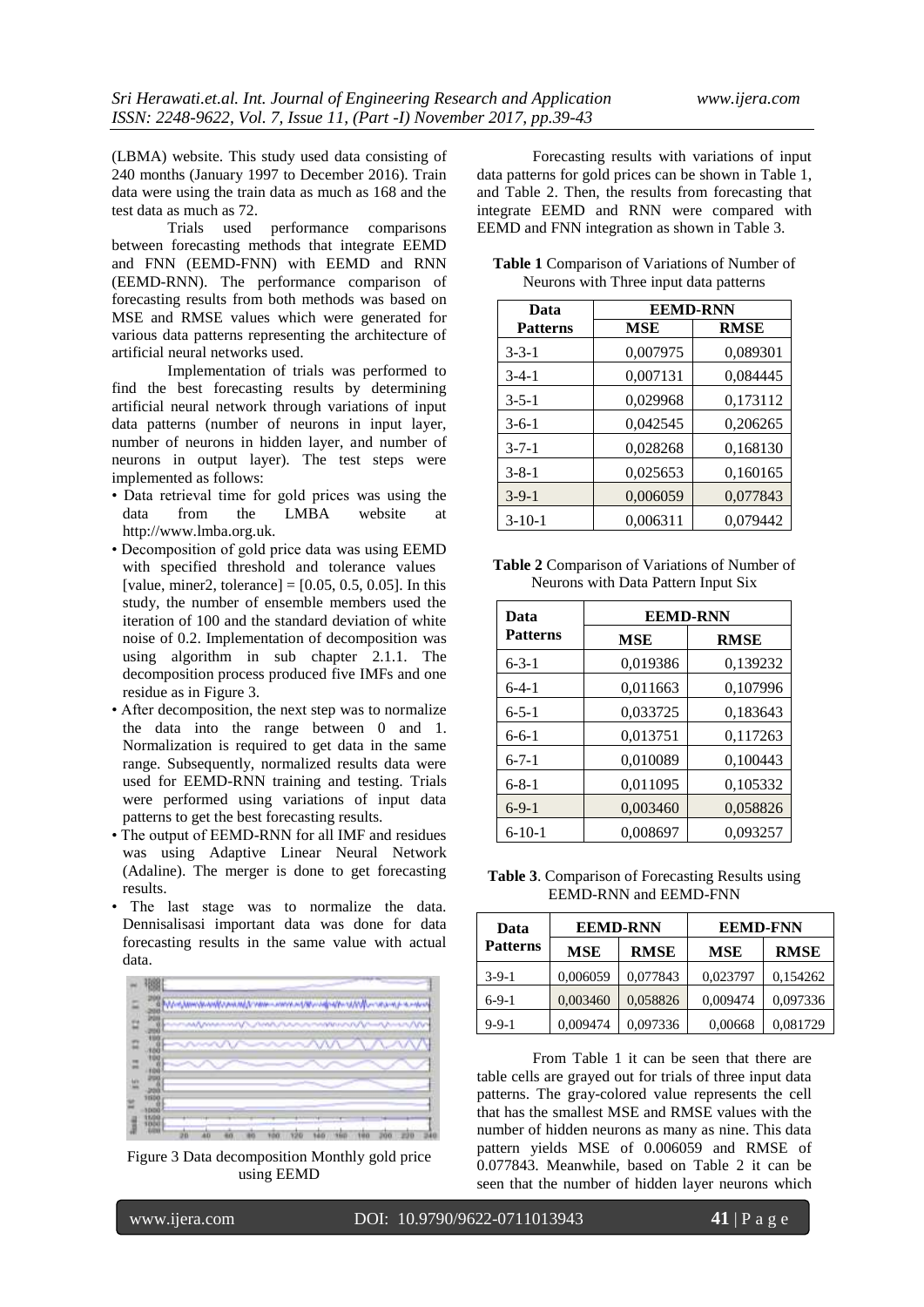are suitable for network architecture with six data patterns are nine neurons. This data pattern produces MSE of 0.003460 and RMSE of 0.058826.

Table 3 shows that the EEMD-RNN method produces better MSE and RMSE than the EMD-FNN method for the three data patterns tested. Table 5.3 shows that the best performance for gold price data is obtained for data patterns 6-9-1 with MSE and RMSE values respectively of 0.003460 and 0.058826. Thus, based on the experimental data, pattern data input is using data patterns 6-9-1 (six input neurons, nine hidden neurons, and one output neuron). The comparison graph of EEMD-RNN forecasting results with actual data can be seen in Figure 4, whereas the EEMD-FNN order results with actual data can be seen in Figure 5. Then, Figure 6 shows how close the data forecasting process results with the actual data for both methods compared to actual data.



Figure 4. Graph of comparison of forecasting results for EEMD-RNN with actual data of gold price



Figure 5. Graph of comparison of forecasting results for EEMD-FNN with actual gold price data



Figure 6. Comparison of actual data denagan forecasting data using gold price data (EEMD-RNN and EEMD-FNN)

### **IV. CONCLUSION**

Based on the results and trial analysis, it can be concluded as follows:

- a. From the experimental results in comparing several data patterns variations of neural network input, it can be concluded that the best performance by using data patterns with the number of hidden neurons is nine. This can be from the smallest MSE and RMSE values for data patterns with the number of input neurons 3, 6, and 9.
- b. From the result of comparison test with other peramlan method, it is concluded that the forecasting method that integrates EEMD method with RNN (EEMD-RNN) in the research gives better result compared with EEMD and FNN (EMD-FNN) combined method. This is based on the smaller value of MSE and RMSE. The best MSE and RMSE values were 0.004560 and 0.058826 respectively.

#### **REFERENCES**

- [1]. Beckmann, J., & Czudaj, R. (2013). Gold as an Inflation Hedge in a Time-Varying Coefficient Framework. *North American Journal Of Economics and Finance , 24*, 208-222.
- [2]. Gangopadhyay, K., Jangir, A., & Sensarma, R. (2016). Forecasting the Price of Gold: An Error Correction Approach. *28*, 6-12.
- [3]. Tully, E., & Lucey, B. M. (2007). A Power GARCH Examination of Gold Market. *Reseach in International Business and Finance , 21* (2), 316-325.
- [4]. Shafiee, S., & Topal, E. (2010). An Overview of Gobal Gold Market and Gold Price Forecasting. *Resources Policy , 35*, 178-189.
- [5]. Hui, Y., & Wei, D. (2012). Prediction of Gold Price Based on WT-SVR and EMD-SVR Model. *Eighth International Conference on Computational Intelligence and Security (CIS)*, (hal. 415-419).
- [6]. Latif, M., & Herawati, S. (2016). The Application of EEMD and Neural Network